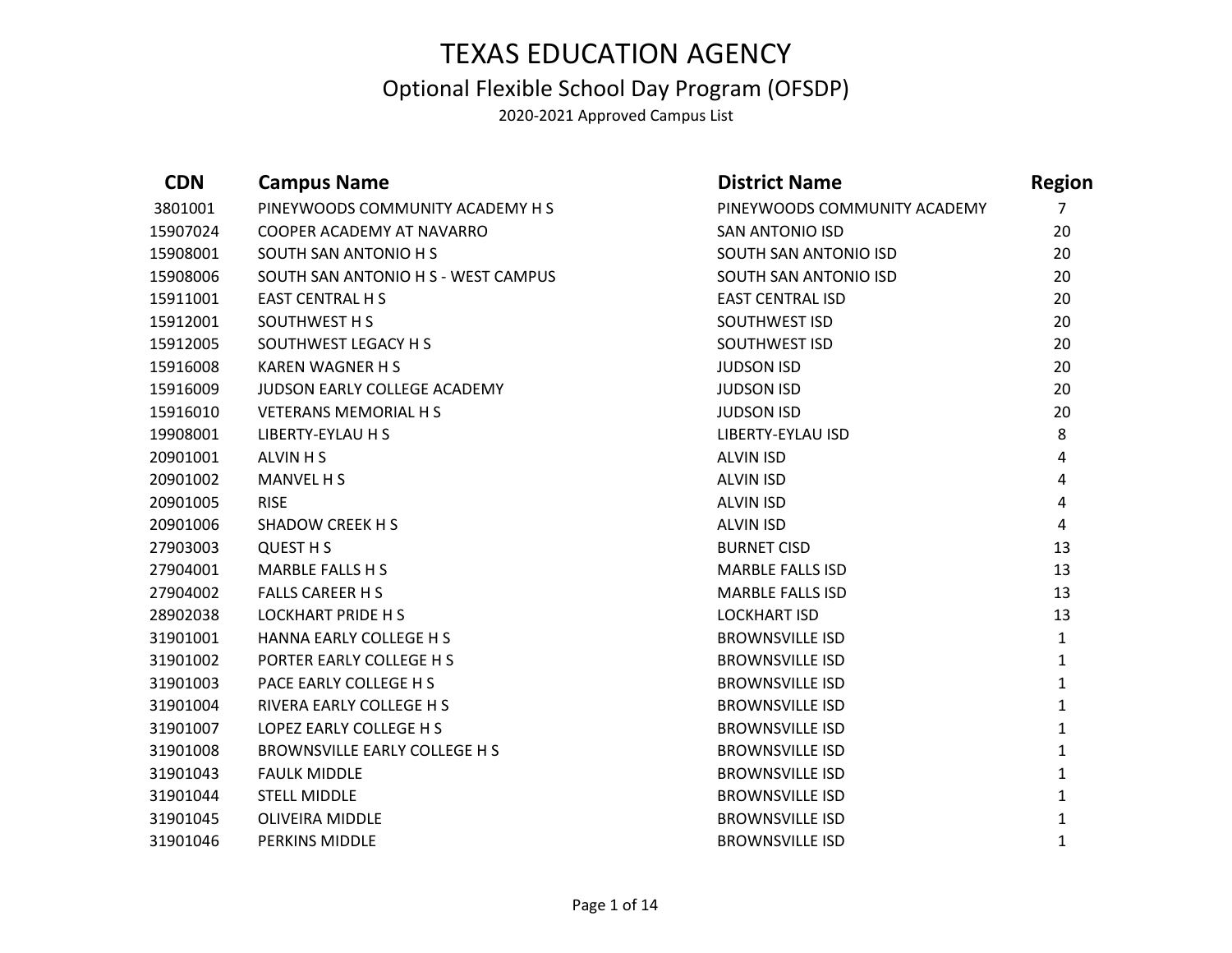### Optional Flexible School Day Program (OFSDP)

| <b>CDN</b> | <b>Campus Name</b>     | <b>District Name</b>   | <b>Region</b> |
|------------|------------------------|------------------------|---------------|
| 31901047   | <b>VELA MIDDLE</b>     | <b>BROWNSVILLE ISD</b> | 1             |
| 31901048   | <b>BESTEIRO MIDDLE</b> | <b>BROWNSVILLE ISD</b> | 1             |
| 31901051   | LUCIO MIDDLE           | <b>BROWNSVILLE ISD</b> | $\mathbf{1}$  |
| 31901053   | <b>GARCIA MIDDLE</b>   | <b>BROWNSVILLE ISD</b> | $\mathbf{1}$  |
| 31901054   | STILLMAN MIDDLE        | <b>BROWNSVILLE ISD</b> | $\mathbf{1}$  |
| 31901055   | MANZANO MIDDLE         | <b>BROWNSVILLE ISD</b> | $\mathbf{1}$  |
| 31901101   | <b>CANALES EL</b>      | <b>BROWNSVILLE ISD</b> | $\mathbf{1}$  |
| 31901102   | <b>CROMACK EL</b>      | <b>BROWNSVILLE ISD</b> | $\mathbf{1}$  |
| 31901104   | <b>MARTIN EL</b>       | <b>BROWNSVILLE ISD</b> | $\mathbf{1}$  |
| 31901105   | EL JARDIN EL           | <b>BROWNSVILLE ISD</b> | $\mathbf{1}$  |
| 31901106   | <b>GARDEN PARK EL</b>  | <b>BROWNSVILLE ISD</b> | $\mathbf{1}$  |
| 31901108   | <b>PUTEGNAT EL</b>     | <b>BROWNSVILLE ISD</b> | $\mathbf{1}$  |
| 31901110   | <b>RUSSELL EL</b>      | <b>BROWNSVILLE ISD</b> | $\mathbf{1}$  |
| 31901111   | <b>SHARP EL</b>        | <b>BROWNSVILLE ISD</b> | $\mathbf{1}$  |
| 31901112   | <b>SKINNER EL</b>      | <b>BROWNSVILLE ISD</b> | $\mathbf{1}$  |
| 31901115   | <b>CASTANEDA EL</b>    | <b>BROWNSVILLE ISD</b> | $\mathbf{1}$  |
| 31901120   | DEL CASTILLO EL        | <b>BROWNSVILLE ISD</b> | $\mathbf{1}$  |
| 31901121   | PEREZ EL               | <b>BROWNSVILLE ISD</b> | $\mathbf{1}$  |
| 31901122   | PALM GROVE EL          | <b>BROWNSVILLE ISD</b> | $\mathbf{1}$  |
| 31901124   | <b>GARZA EL</b>        | <b>BROWNSVILLE ISD</b> | $\mathbf{1}$  |
| 31901128   | <b>BURNS EL</b>        | <b>BROWNSVILLE ISD</b> | $\mathbf{1}$  |
| 31901129   | <b>MORNINGSIDE EL</b>  | <b>BROWNSVILLE ISD</b> | $\mathbf{1}$  |
| 31901130   | <b>GONZALEZ EL</b>     | <b>BROWNSVILLE ISD</b> | $\mathbf{1}$  |
| 31901131   | SOUTHMOST EL           | <b>BROWNSVILLE ISD</b> | $\mathbf{1}$  |
| 31901133   | <b>AIKEN EL</b>        | <b>BROWNSVILLE ISD</b> | $\mathbf{1}$  |
| 31901134   | <b>HUDSON EL</b>       | <b>BROWNSVILLE ISD</b> | $\mathbf{1}$  |
| 31901135   | <b>BENAVIDES EL</b>    | <b>BROWNSVILLE ISD</b> | 1             |
| 31901136   | <b>CHAMPION EL</b>     | <b>BROWNSVILLE ISD</b> | 1             |
| 31901137   | <b>PAREDES EL</b>      | <b>BROWNSVILLE ISD</b> | $\mathbf{1}$  |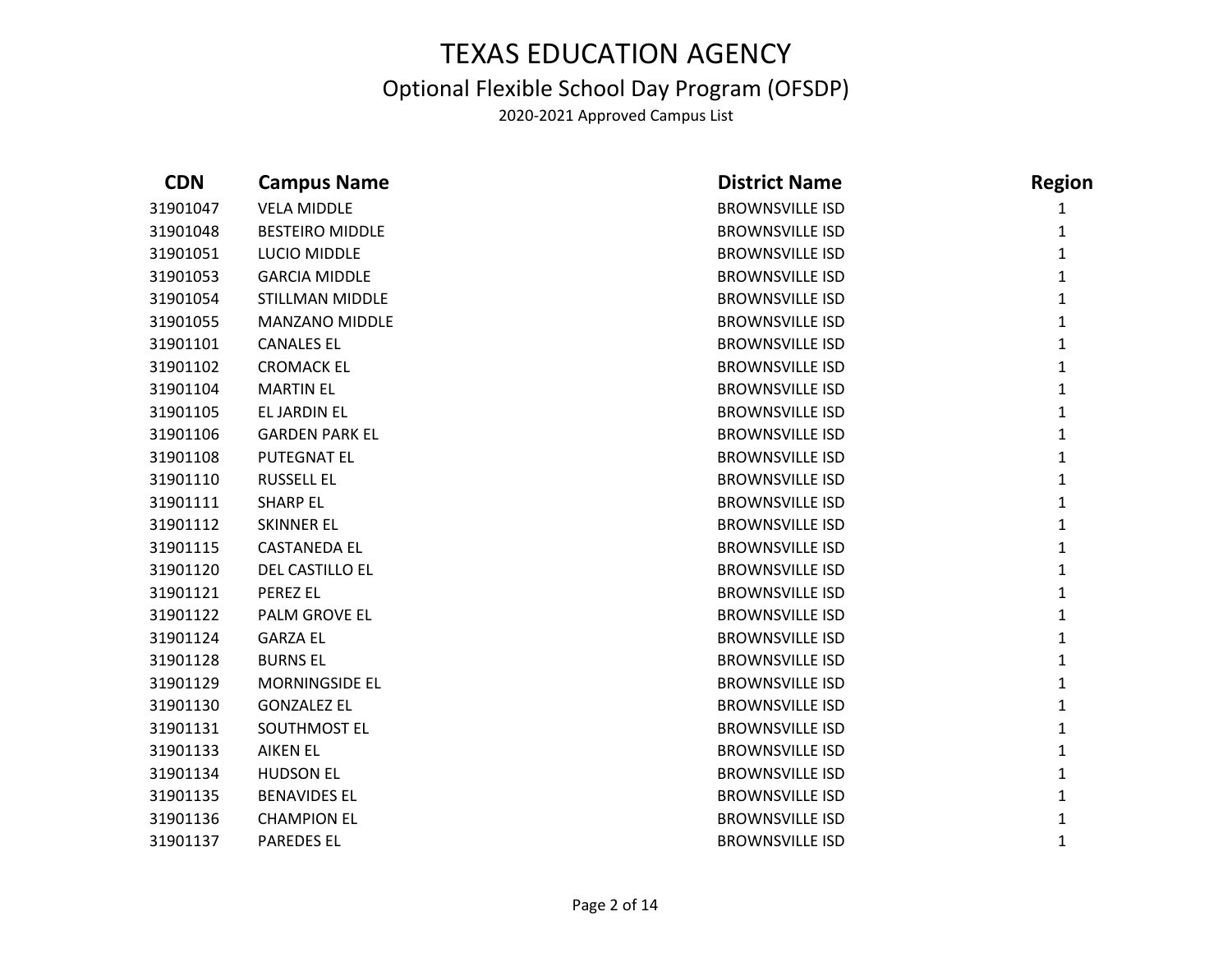### Optional Flexible School Day Program (OFSDP)

| <b>CDN</b> | <b>Campus Name</b>                             | <b>District Name</b>             | <b>Region</b>  |
|------------|------------------------------------------------|----------------------------------|----------------|
| 31901138   | <b>GALLEGOS EL</b>                             | <b>BROWNSVILLE ISD</b>           | 1              |
| 31901139   | <b>ORTIZ EL</b>                                | <b>BROWNSVILLE ISD</b>           | 1              |
| 31901140   | <b>BRITE EL</b>                                | <b>BROWNSVILLE ISD</b>           | $\mathbf{1}$   |
| 31901141   | <b>PENA EL</b>                                 | <b>BROWNSVILLE ISD</b>           | $\mathbf{1}$   |
| 31901142   | <b>PULLAM EL</b>                               | <b>BROWNSVILLE ISD</b>           | $\mathbf{1}$   |
| 31901143   | <b>KELLER EL</b>                               | <b>BROWNSVILLE ISD</b>           | $\mathbf{1}$   |
| 31901144   | <b>BREEDEN EL</b>                              | <b>BROWNSVILLE ISD</b>           | $\mathbf{1}$   |
| 31906001   | LOS FRESNOS H S                                | <b>LOS FRESNOS CISD</b>          | $\mathbf{1}$   |
| 31909001   | PORT ISABEL H S                                | POINT ISABEL ISD                 | $\mathbf{1}$   |
| 31912009   | <b>GATEWAY TO GRADUATION ACADEMY</b>           | <b>SAN BENITO CISD</b>           | $\mathbf{1}$   |
| 57828001   | WINFREE ACADEMY CHARTER SCHOOL (IRVING)        | WINFREE ACADEMY CHARTER SCHOOLS  | 10             |
| 57828002   | WINFREE ACADEMY CHARTER SCHOOL (LEWISVILLE)    | WINFREE ACADEMY CHARTER SCHOOLS  | 10             |
| 57828003   | WINFREE ACADEMY CHARTER SCHOOL (RICHARDSON)    | WINFREE ACADEMY CHARTER SCHOOLS  | 10             |
| 57828004   | WINFREE ACADEMY CHARTER SCHOOL - GRAND PRAIRIE | WINFREE ACADEMY CHARTER SCHOOLS  | 10             |
| 57828005   | WINFREE ACADEMY NORTH RICHLAND HILLS           | WINFREE ACADEMY CHARTER SCHOOLS  | 10             |
| 57828006   | WINFREE ACADEMY CHARTER SCHOOL DALLAS          | WINFREE ACADEMY CHARTER SCHOOLS  | 10             |
| 57834001   | EVOLUTION ACADEMY CHARTER SCHOOL               | EVOLUTION ACADEMY CHARTER SCHOOL | 10             |
| 57834003   | EVOLUTION ACADEMY BEAUMONT                     | EVOLUTION ACADEMY CHARTER SCHOOL | 10             |
| 57834004   | EVOLUTION ACADEMY HOUSTON                      | EVOLUTION ACADEMY CHARTER SCHOOL | 10             |
| 59901001   | <b>HEREFORD HS</b>                             | <b>HEREFORD ISD</b>              | 16             |
| 61902005   | <b>LEARNING CTR</b>                            | LEWISVILLE ISD                   | 11             |
| 70908001   | MIDLOTHIAN H S                                 | MIDLOTHIAN ISD                   | 10             |
| 70908003   | MIDLOTHIAN HERITAGE H S                        | <b>MIDLOTHIAN ISD</b>            | 10             |
| 71907001   | CANUTILLO H S                                  | <b>CANUTILLO ISD</b>             | 19             |
| 71907003   | NORTHWEST EARLY COLLEGE H S (NWECHS)           | <b>CANUTILLO ISD</b>             | 19             |
| 82903001   | PEARSALL H S                                   | PEARSALL ISD                     | 20             |
| 82903041   | PEARSALL J H                                   | PEARSALL ISD                     | 20             |
| 84909001   | SANTA FE H S                                   | SANTA FE ISD                     | 4              |
| 92902002   | KILGORE H S                                    | <b>KILGORE ISD</b>               | $\overline{7}$ |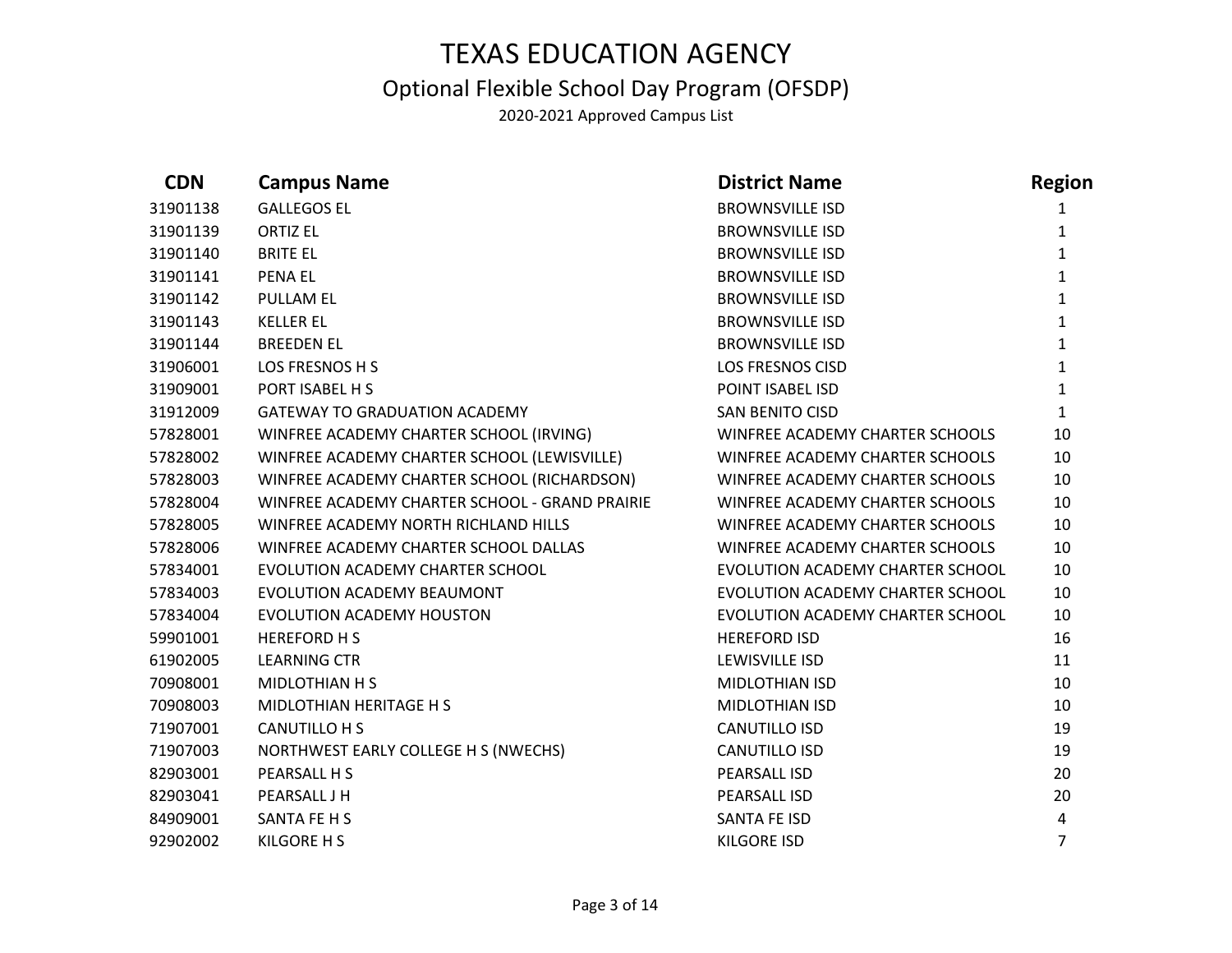### Optional Flexible School Day Program (OFSDP)

| <b>CDN</b> | <b>Campus Name</b>                        | <b>District Name</b>    | <b>Region</b> |
|------------|-------------------------------------------|-------------------------|---------------|
| 94901001   | <b>SEGUIN H S</b>                         | <b>SEGUIN ISD</b>       | 20            |
| 94901002   | <b>MERCER &amp; BLUMBERG LRN CTR</b>      | <b>SEGUIN ISD</b>       | 20            |
| 101811008  | EXCEL ACADEMY EDUCATION TRANSITION CENTER | <b>EXCEL ACADEMY</b>    | 4             |
| 101903001  | <b>HASTINGS H S</b>                       | ALIEF ISD               | 4             |
| 101903002  | ELSIK H S                                 | ALIEF ISD               | 4             |
| 101903003  | <b>TAYLOR H S</b>                         | ALIEF ISD               | 4             |
| 101903012  | ALIEF EARLY COLLEGE H S                   | ALIEF ISD               | 4             |
| 101906004  | <b>CROSBY CROSSROADS ACADEMY</b>          | <b>CROSBY ISD</b>       | 4             |
| 101910002  | <b>GALENA PARK H S</b>                    | <b>GALENA PARK ISD</b>  | 4             |
| 101910003  | <b>NORTH SHORE SENIOR HIGH</b>            | <b>GALENA PARK ISD</b>  | 4             |
| 101910030  | GALENA PARK ISD CAREER & TECHNICAL ECHS   | <b>GALENA PARK ISD</b>  | 4             |
| 101911005  | PETER E HYLAND CENTER                     | <b>GOOSE CREEK CISD</b> | 4             |
| 101911016  | <b>IMPACT EARLY COLLEGE H S</b>           | <b>GOOSE CREEK CISD</b> | 4             |
| 101911017  | STUART CAREER TECH H S                    | <b>GOOSE CREEK CISD</b> | 4             |
| 101912001  | <b>AUSTIN HS</b>                          | <b>HOUSTON ISD</b>      | 4             |
| 101912002  | <b>BELLAIRE H S</b>                       | <b>HOUSTON ISD</b>      | 4             |
| 101912003  | NORTHSIDE H S                             | <b>HOUSTON ISD</b>      | 4             |
| 101912004  | <b>FURR H S</b>                           | <b>HOUSTON ISD</b>      | 4             |
| 101912006  | JONES FUTURES ACADEMY                     | <b>HOUSTON ISD</b>      | 4             |
| 101912007  | <b>KASHMERE H S</b>                       | <b>HOUSTON ISD</b>      | 4             |
| 101912008  | LAMAR H S                                 | <b>HOUSTON ISD</b>      | 4             |
| 101912009  | WISDOM H S                                | <b>HOUSTON ISD</b>      | 4             |
| 101912010  | <b>MADISON H S</b>                        | <b>HOUSTON ISD</b>      | 4             |
| 101912011  | MILBY H S                                 | <b>HOUSTON ISD</b>      | 4             |
| 101912012  | <b>HEIGHTS H S</b>                        | <b>HOUSTON ISD</b>      | 4             |
| 101912014  | <b>STERLING H S</b>                       | <b>HOUSTON ISD</b>      | 4             |
| 101912015  | <b>WALTRIP H S</b>                        | <b>HOUSTON ISD</b>      | 4             |
| 101912016  | <b>WASHINGTON B T H S</b>                 | <b>HOUSTON ISD</b>      | 4             |
| 101912017  | <b>WESTBURY H S</b>                       | <b>HOUSTON ISD</b>      | 4             |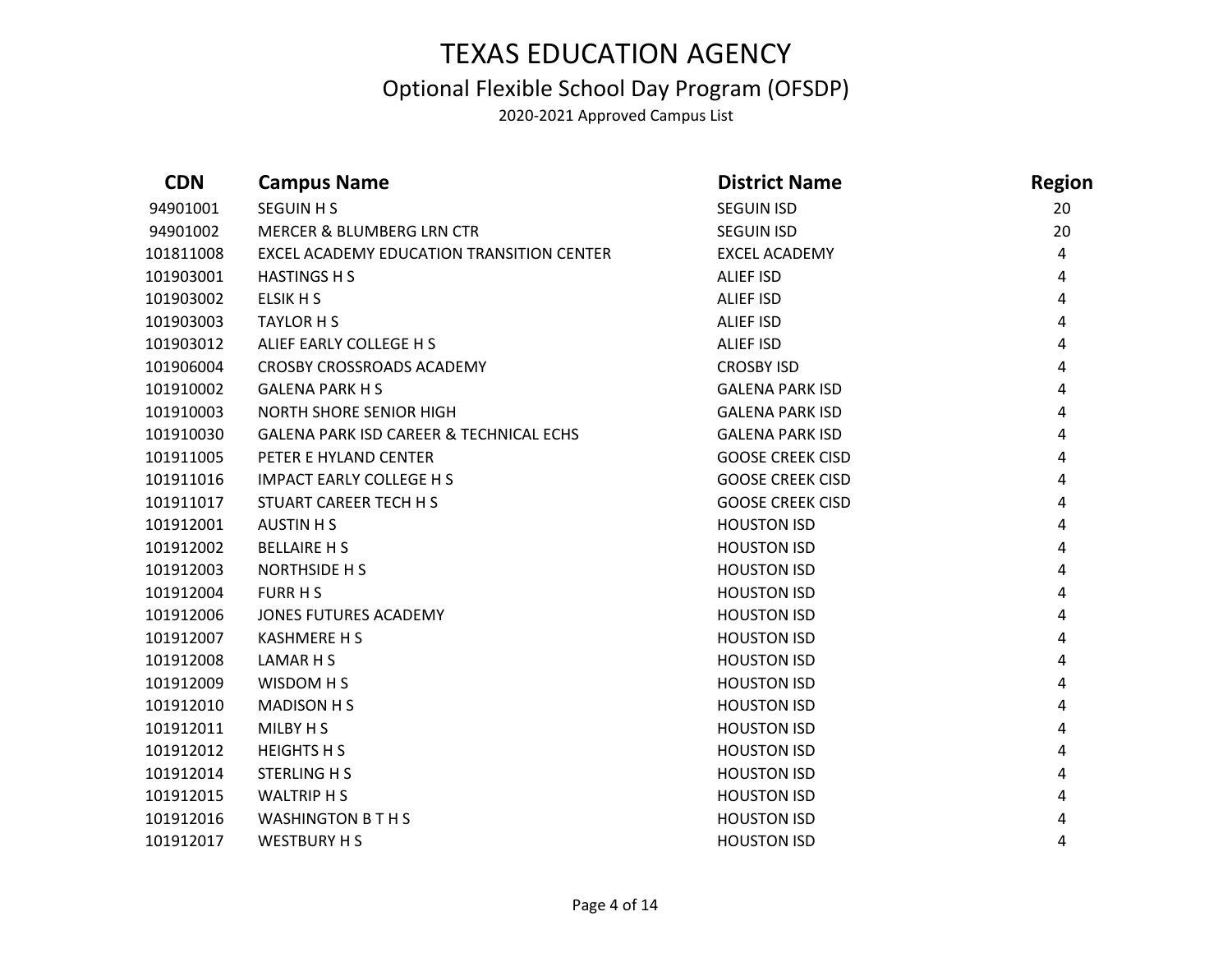### Optional Flexible School Day Program (OFSDP)

| <b>CDN</b> | <b>Campus Name</b>                               | <b>District Name</b> | <b>Region</b> |
|------------|--------------------------------------------------|----------------------|---------------|
| 101912018  | WHEATLEY H S                                     | <b>HOUSTON ISD</b>   | 4             |
| 101912019  | <b>WORTHING H S</b>                              | <b>HOUSTON ISD</b>   | 4             |
| 101912020  | YATES H S                                        | <b>HOUSTON ISD</b>   | 4             |
| 101912023  | SHARPSTOWN H S                                   | <b>HOUSTON ISD</b>   | 4             |
| 101912024  | <b>SCARBOROUGH H S</b>                           | <b>HOUSTON ISD</b>   | 4             |
| 101912025  | KINDER H S FOR PERFORMING AND VISUAL ARTS        | <b>HOUSTON ISD</b>   | 4             |
| 101912026  | DEBAKEY H S FOR HEALTH PROF                      | <b>HOUSTON ISD</b>   | 4             |
| 101912027  | CHAVEZ H S                                       | <b>HOUSTON ISD</b>   | 4             |
| 101912034  | H S FOR LAW AND JUSTICE                          | <b>HOUSTON ISD</b>   | 4             |
| 101912036  | WESTSIDE H S                                     | <b>HOUSTON ISD</b>   | 4             |
| 101912059  | LONG ACADEMY                                     | <b>HOUSTON ISD</b>   | 4             |
| 101912081  | SHARPSTOWN INTERNATIONAL SCHOOL                  | <b>HOUSTON ISD</b>   | 4             |
| 101912301  | EASTWOOD ACADEMY                                 | <b>HOUSTON ISD</b>   | 4             |
| 101912308  | NORTH HOUSTON EARLY COLLEGE H S                  | <b>HOUSTON ISD</b>   | 4             |
| 101912310  | HOUSTON MATH SCIENCE AND TECHNOLOGY CENTER       | <b>HOUSTON ISD</b>   | 4             |
| 101912311  | MOUNT CARMEL ACADEMY                             | <b>HOUSTON ISD</b>   | 4             |
| 101912321  | ENERGIZED FOR STEM ACADEMY H S                   | <b>HOUSTON ISD</b>   | 4             |
| 101912322  | <b>CARNEGIE VANGUARD H S</b>                     | <b>HOUSTON ISD</b>   | 4             |
| 101912323  | CHALLENGE EARLY COLLEGE H S                      | <b>HOUSTON ISD</b>   | 4             |
| 101912324  | <b>LIBERTY H S</b>                               | <b>HOUSTON ISD</b>   | 4             |
| 101912345  | <b>EAST EARLY COLLEGE H S</b>                    | <b>HOUSTON ISD</b>   | 4             |
| 101912348  | <b>HOUSTON ACADEMY FOR INTERNATIONAL STUDIES</b> | <b>HOUSTON ISD</b>   | 4             |
| 101912458  | MICKEY LELAND COLLEGE PREP ACAD FOR YOUNG MEN    | <b>HOUSTON ISD</b>   | 4             |
| 101912463  | YOUNG WOMEN'S COLLEGE PREP ACADEMY               | <b>HOUSTON ISD</b>   | 4             |
| 101912468  | <b>ENERGY INSTITUTE H S</b>                      | <b>HOUSTON ISD</b>   | 4             |
| 101912477  | <b>NORTH FOREST H S</b>                          | <b>HOUSTON ISD</b>   | 4             |
| 101912484  | MIDDLE COLLEGE H S AT HCC GULFTON                | <b>HOUSTON ISD</b>   | 4             |
| 101912485  | MIDDLE COLLEGE H S AT HCC FRAGA                  | <b>HOUSTON ISD</b>   | 4             |
| 101912486  | SOUTH EARLY COLLEGE H S                          | <b>HOUSTON ISD</b>   | 4             |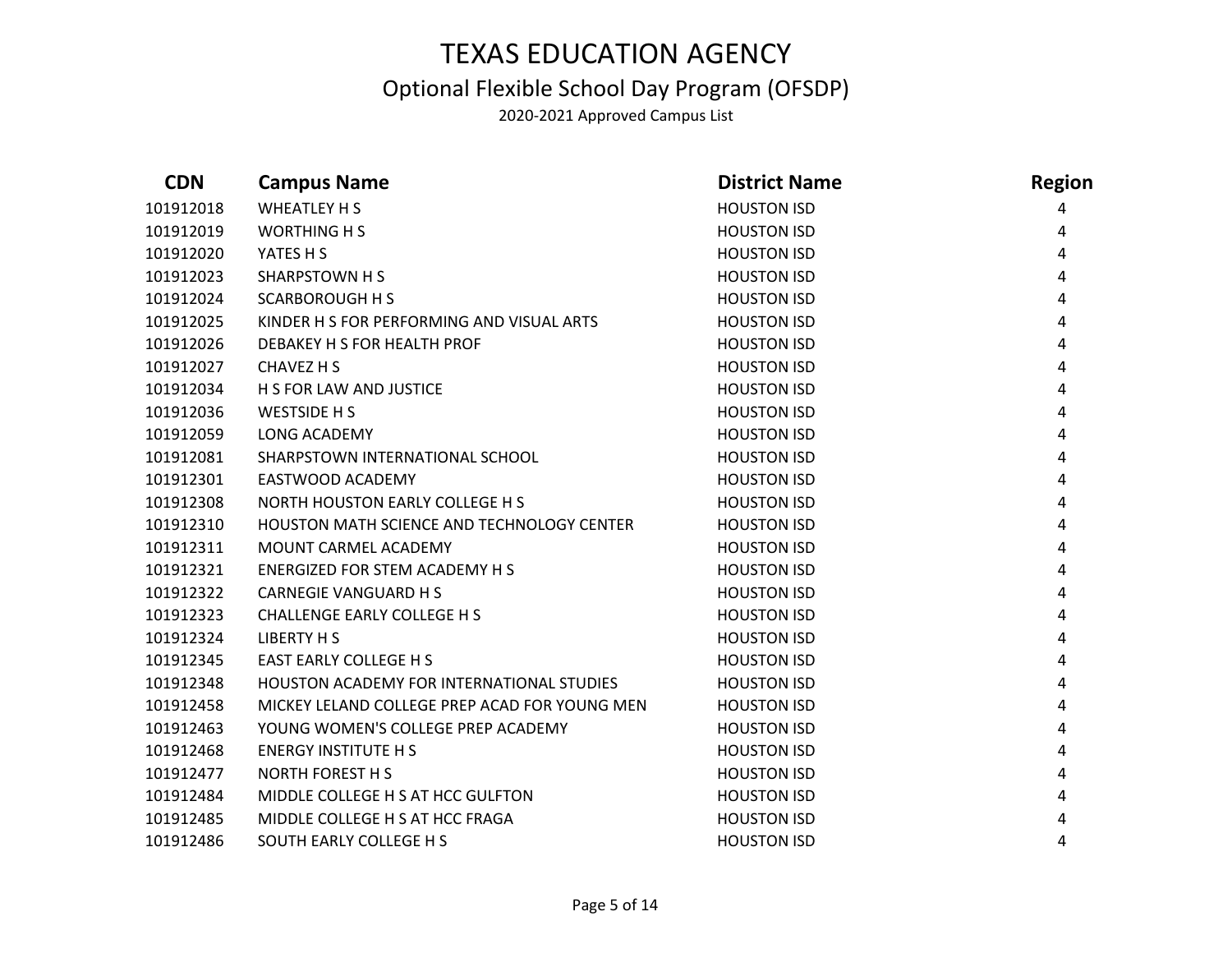### Optional Flexible School Day Program (OFSDP)

| <b>CDN</b> | <b>Campus Name</b>             | <b>District Name</b> | <b>Region</b> |
|------------|--------------------------------|----------------------|---------------|
| 101914001  | <b>KATY H S</b>                | <b>KATY ISD</b>      | 4             |
| 101914002  | <b>TAYLOR H S</b>              | <b>KATY ISD</b>      | 4             |
| 101914005  | <b>MAYDE CREEK H S</b>         | <b>KATY ISD</b>      | 4             |
| 101914007  | <b>CINCO RANCH H S</b>         | <b>KATY ISD</b>      | 4             |
| 101914009  | <b>MORTON RANCH H S</b>        | <b>KATY ISD</b>      | 4             |
| 101914010  | <b>SEVEN LAKES H S</b>         | <b>KATY ISD</b>      | 4             |
| 101914012  | <b>TOMPKINS H S</b>            | <b>KATY ISD</b>      | 4             |
| 101914013  | PAETOW H S                     | <b>KATY ISD</b>      | 4             |
| 101914014  | <b>JORDAN H S</b>              | <b>KATY ISD</b>      | 4             |
| 101915001  | <b>KLEIN H S</b>               | <b>KLEIN ISD</b>     | 4             |
| 101915002  | <b>KLEIN FOREST H S</b>        | <b>KLEIN ISD</b>     | 4             |
| 101915003  | <b>KLEIN OAK H S</b>           | <b>KLEIN ISD</b>     | 4             |
| 101915004  | <b>KLEIN COLLINS H S</b>       | <b>KLEIN ISD</b>     | 4             |
| 101915005  | <b>KLEIN CAIN H S</b>          | <b>KLEIN ISD</b>     | 4             |
| 101919001  | <b>SPRING HS</b>               | <b>SPRING ISD</b>    | 4             |
| 101919002  | <b>WESTFIELD HS</b>            | <b>SPRING ISD</b>    | 4             |
| 101919003  | ANDY DEKANEY H S               | <b>SPRING ISD</b>    | 4             |
| 101919018  | CARL WUNSCHE SR H S            | <b>SPRING ISD</b>    | 4             |
| 101919021  | SPRING EARLY COLLEGE ACADEMY   | <b>SPRING ISD</b>    | 4             |
| 101919043  | EDWIN M WELLS MIDDLE           | <b>SPRING ISD</b>    | 4             |
| 101919044  | <b>DUEITT MIDDLE</b>           | <b>SPRING ISD</b>    | 4             |
| 101919045  | <b>TWIN CREEKS MIDDLE</b>      | <b>SPRING ISD</b>    | 4             |
| 101919046  | <b>BAMMEL MIDDLE</b>           | <b>SPRING ISD</b>    | 4             |
| 101919047  | <b>STELLE CLAUGHTON MIDDLE</b> | <b>SPRING ISD</b>    | 4             |
| 101919048  | RICKEY C BAILEY MIDDLE         | <b>SPRING ISD</b>    | 4             |
| 101919050  | <b>EDWARD ROBERSON MIDDLE</b>  | <b>SPRING ISD</b>    | 4             |
| 101919051  | SPRINGWOODS VILLAGE MIDDLE     | <b>SPRING ISD</b>    |               |
| 101919052  | SPRING LEADERSHIP ACADEMY      | <b>SPRING ISD</b>    |               |
| 101919102  | <b>BAMMEL EL</b>               | <b>SPRING ISD</b>    | 4             |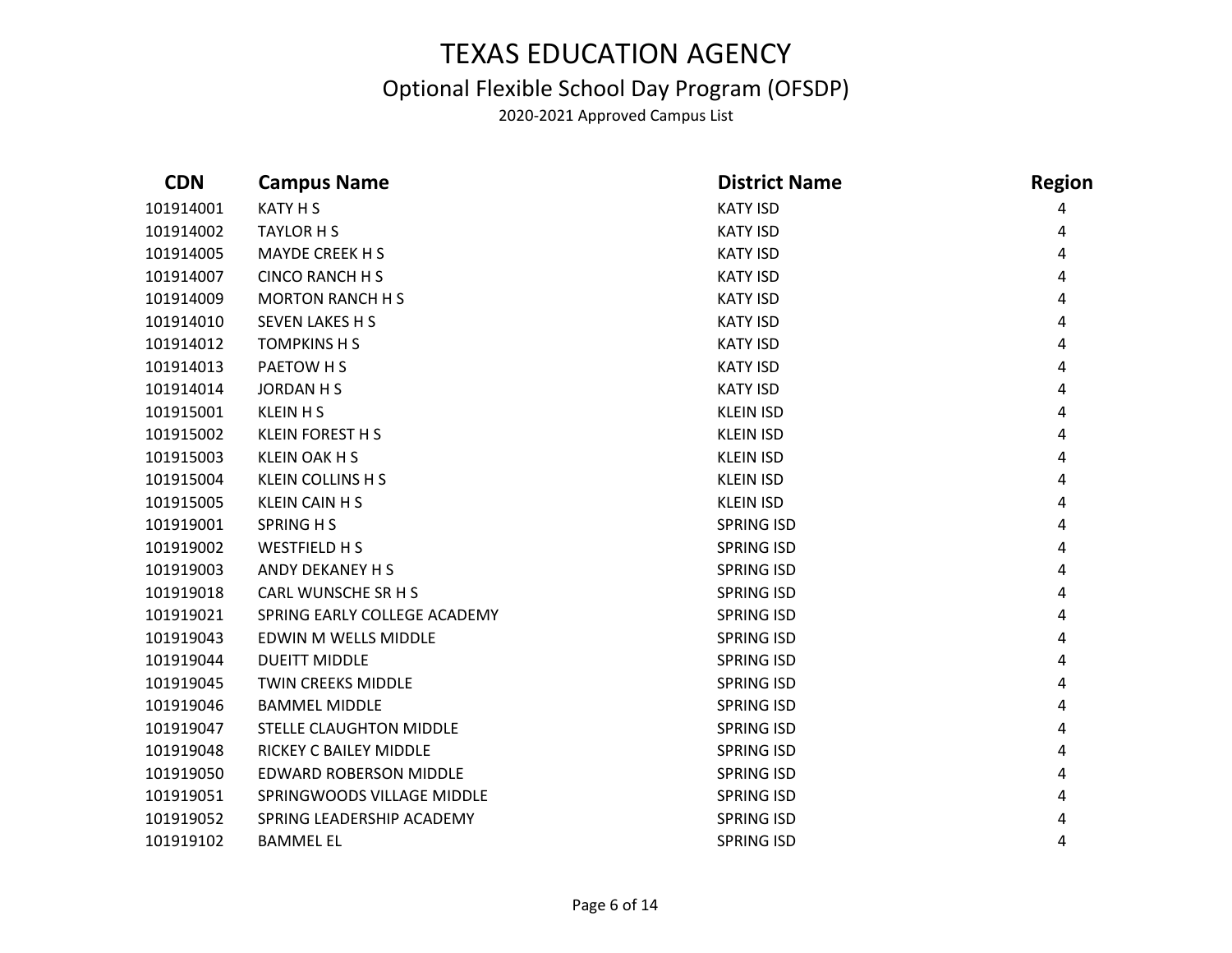### Optional Flexible School Day Program (OFSDP)

| <b>CDN</b> | <b>Campus Name</b>               | <b>District Name</b> | <b>Region</b> |
|------------|----------------------------------|----------------------|---------------|
| 101919103  | PONDEROSA EL                     | <b>SPRING ISD</b>    |               |
| 101919104  | <b>JOHN WINSHIP EL</b>           | <b>SPRING ISD</b>    | 4             |
| 101919105  | PAT REYNOLDS EL                  | <b>SPRING ISD</b>    | 4             |
| 101919106  | <b>MEYER EL</b>                  | <b>SPRING ISD</b>    | 4             |
| 101919107  | MILDRED JENKINS EL               | <b>SPRING ISD</b>    | 4             |
| 101919108  | PEARL M HIRSCH EL                | <b>SPRING ISD</b>    | 4             |
| 101919109  | <b>ANDERSON EL</b>               | <b>SPRING ISD</b>    | 4             |
| 101919110  | <b>JOAN LINK EL</b>              | <b>SPRING ISD</b>    | 4             |
| 101919111  | <b>SMITH EL</b>                  | <b>SPRING ISD</b>    | 4             |
| 101919112  | <b>BENEKE EL</b>                 | <b>SPRING ISD</b>    | 4             |
| 101919114  | <b>DELORAS E THOMPSON EL</b>     | <b>SPRING ISD</b>    | 4             |
| 101919115  | <b>HERITAGE EL</b>               | <b>SPRING ISD</b>    | 4             |
| 101919116  | <b>CLARK INT</b>                 | <b>SPRING ISD</b>    | 4             |
| 101919117  | <b>SALYERS EL</b>                | <b>SPRING ISD</b>    | 4             |
| 101919119  | <b>CHET BURCHETT EL</b>          | <b>SPRING ISD</b>    | 4             |
| 101919120  | <b>MILTON COOPER EL</b>          | <b>SPRING ISD</b>    | 4             |
| 101919121  | <b>GINGER MCNABB EL</b>          | <b>SPRING ISD</b>    | 4             |
| 101919122  | <b>NORTHGATE EL</b>              | <b>SPRING ISD</b>    | 4             |
| 101919123  | <b>DONNA LEWIS EL</b>            | <b>SPRING ISD</b>    | 4             |
| 101919124  | <b>CAROLEE BOOKER ELEMENTARY</b> | <b>SPRING ISD</b>    | 4             |
| 101919125  | <b>HOYLAND EL</b>                | <b>SPRING ISD</b>    | 4             |
| 101919126  | RALPH EICKENROHT EL              | <b>SPRING ISD</b>    | 4             |
| 101919127  | <b>HELEN MAJOR EL</b>            | <b>SPRING ISD</b>    | 4             |
| 101919128  | <b>GLORIA MARSHALL EL</b>        | <b>SPRING ISD</b>    | 4             |
| 101919129  | <b>CLARK PRI</b>                 | <b>SPRING ISD</b>    | 4             |
| 101921001  | <b>TOMBALL H S</b>               | <b>TOMBALL ISD</b>   | 4             |
| 101921002  | <b>TOMBALL MEMORIAL H S</b>      | <b>TOMBALL ISD</b>   | 4             |
| 101921005  | <b>TOMBALL STAR ACADEMY</b>      | <b>TOMBALL ISD</b>   | 4             |
| 101924012  | <b>KASE ACADEMY</b>              | <b>SHELDON ISD</b>   | 4             |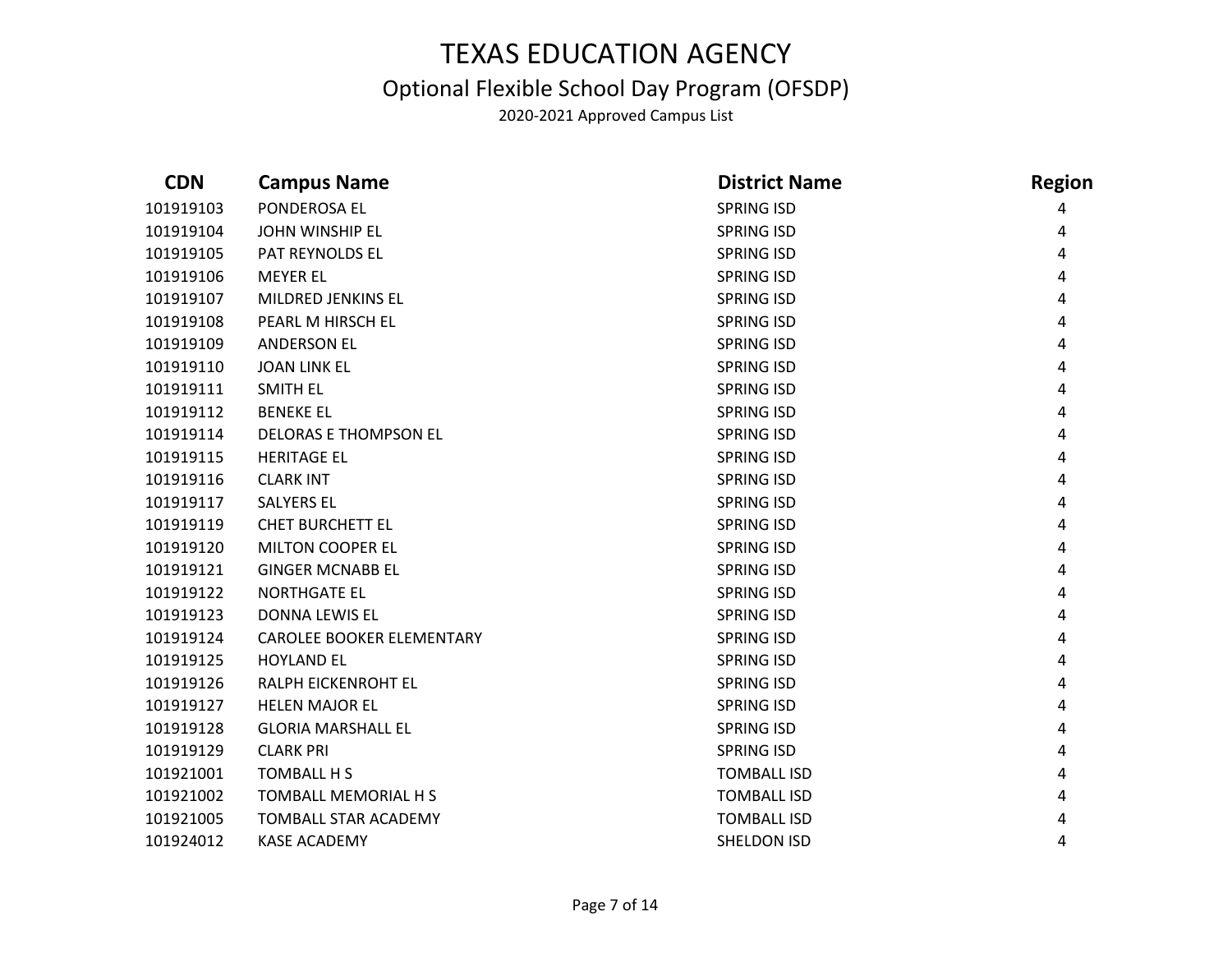### Optional Flexible School Day Program (OFSDP)

| <b>CDN</b> | <b>Campus Name</b>                 | <b>District Name</b> | <b>Region</b> |
|------------|------------------------------------|----------------------|---------------|
| 105906001  | JACK C HAYS H S                    | <b>HAYS CISD</b>     | 13            |
| 105906004  | LIVE OAK ACADEMY                   | <b>HAYS CISD</b>     | 13            |
| 105906005  | LEHMAN H S                         | <b>HAYS CISD</b>     | 13            |
| 105906006  | MOE AND GENE JOHNSON H S           | <b>HAYS CISD</b>     | 13            |
| 108902006  | <b>3D ACADEMY</b>                  | <b>DONNA ISD</b>     | $\mathbf{1}$  |
| 108904001  | <b>EDINBURG H S</b>                | <b>EDINBURG CISD</b> | $\mathbf{1}$  |
| 108904002  | <b>ECONOMEDES H S</b>              | <b>EDINBURG CISD</b> | $\mathbf{1}$  |
| 108904003  | <b>EDINBURG NORTH H S</b>          | <b>EDINBURG CISD</b> | $\mathbf{1}$  |
| 108904006  | <b>ROBERT R VELA H S</b>           | <b>EDINBURG CISD</b> | $\mathbf{1}$  |
| 108904043  | <b>B L GARZA MIDDLE</b>            | <b>EDINBURG CISD</b> | $\mathbf{1}$  |
| 108904044  | <b>SOUTH MIDDLE</b>                | <b>EDINBURG CISD</b> | $\mathbf{1}$  |
| 108904045  | <b>MEMORIAL MIDDLE</b>             | <b>EDINBURG CISD</b> | $\mathbf{1}$  |
| 108904046  | <b>FRANCISCO BARRIENTES MIDDLE</b> | <b>EDINBURG CISD</b> | $\mathbf{1}$  |
| 108904047  | <b>BETTY HARWELL MIDDLE</b>        | <b>EDINBURG CISD</b> | $\mathbf{1}$  |
| 108904048  | ELIAS LONGORIA SR MIDDLE           | <b>EDINBURG CISD</b> | $\mathbf{1}$  |
| 108904101  | <b>AUSTIN EL</b>                   | <b>EDINBURG CISD</b> | $\mathbf{1}$  |
| 108904102  | <b>BREWSTER EL</b>                 | <b>EDINBURG CISD</b> | 1             |
| 108904103  | <b>HARGILL EL</b>                  | <b>EDINBURG CISD</b> | $\mathbf{1}$  |
| 108904104  | <b>BETTS EL</b>                    | <b>EDINBURG CISD</b> | $\mathbf{1}$  |
| 108904105  | <b>JEFFERSON ELEM</b>              | <b>EDINBURG CISD</b> | $\mathbf{1}$  |
| 108904106  | <b>TREVINO EL</b>                  | <b>EDINBURG CISD</b> | $\mathbf{1}$  |
| 108904107  | LEE EL                             | <b>EDINBURG CISD</b> | $\mathbf{1}$  |
| 108904108  | <b>LINCOLN EL</b>                  | <b>EDINBURG CISD</b> | $\mathbf{1}$  |
| 108904109  | <b>GUERRA EL</b>                   | <b>EDINBURG CISD</b> | $\mathbf{1}$  |
| 108904110  | <b>ZAVALA EL</b>                   | <b>EDINBURG CISD</b> | $\mathbf{1}$  |
| 108904111  | <b>TRAVIS EL</b>                   | <b>EDINBURG CISD</b> | $\mathbf{1}$  |
| 108904112  | <b>FREDDY GONZALEZ EL</b>          | <b>EDINBURG CISD</b> | $\mathbf{1}$  |
| 108904113  | L B JOHNSON EL                     | <b>EDINBURG CISD</b> | 1             |
| 108904114  | <b>CANTERBURY EL</b>               | <b>EDINBURG CISD</b> | $\mathbf{1}$  |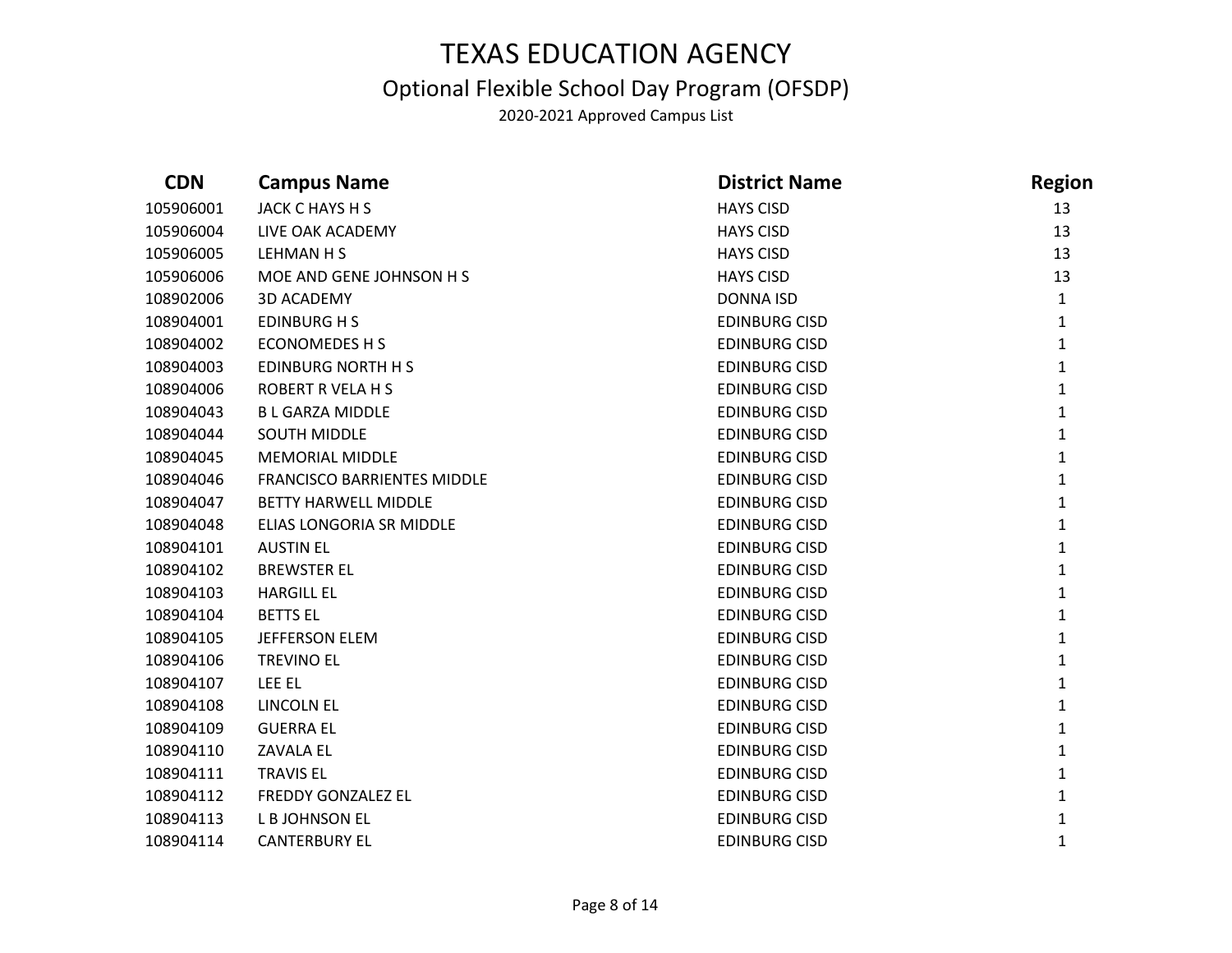### Optional Flexible School Day Program (OFSDP)

| <b>CDN</b> | <b>Campus Name</b>                             | <b>District Name</b>     | <b>Region</b> |
|------------|------------------------------------------------|--------------------------|---------------|
| 108904115  | <b>MONTE CRISTO EL</b>                         | <b>EDINBURG CISD</b>     |               |
| 108904116  | <b>ESCANDON EL</b>                             | <b>EDINBURG CISD</b>     | 1             |
| 108904117  | DE LA VINA ELEM                                | <b>EDINBURG CISD</b>     | $\mathbf{1}$  |
| 108904118  | SAN CARLOS EL                                  | <b>EDINBURG CISD</b>     | $\mathbf{1}$  |
| 108904119  | <b>TRUMAN EL</b>                               | <b>EDINBURG CISD</b>     | $\mathbf{1}$  |
| 108904120  | <b>EISENHOWER EL</b>                           | <b>EDINBURG CISD</b>     | $\mathbf{1}$  |
| 108904121  | JOHN F KENNEDY EL                              | <b>EDINBURG CISD</b>     | $\mathbf{1}$  |
| 108904122  | CANO-GONZALEZ EL                               | <b>EDINBURG CISD</b>     | $\mathbf{1}$  |
| 108904123  | <b>CAVAZOS EL</b>                              | <b>EDINBURG CISD</b>     | $\mathbf{1}$  |
| 108904124  | <b>VILLARREAL EL</b>                           | <b>EDINBURG CISD</b>     | $\mathbf{1}$  |
| 108904125  | CARMEN V AVILA EL                              | <b>EDINBURG CISD</b>     | $\mathbf{1}$  |
| 108904126  | ANNE L MAGEE EL                                | <b>EDINBURG CISD</b>     | $\mathbf{1}$  |
| 108904127  | DR THOMAS ESPARZA EL                           | <b>EDINBURG CISD</b>     | $\mathbf{1}$  |
| 108904128  | DR KAY TEER CRAWFORD EL                        | <b>EDINBURG CISD</b>     | $\mathbf{1}$  |
| 108904129  | ALFONSO RAMIREZ EL                             | <b>EDINBURG CISD</b>     | $\mathbf{1}$  |
| 108904130  | R C FLORES-MARK A ZAPATA EL                    | <b>EDINBURG CISD</b>     | $\mathbf{1}$  |
| 108904131  | MACARIA DELA GARZA GORENA EL                   | <b>EDINBURG CISD</b>     | $\mathbf{1}$  |
| 108908001  | <b>MISSION H S</b>                             | <b>MISSION CISD</b>      | $\mathbf{1}$  |
| 108908002  | <b>VETERANS MEMORIAL H S</b>                   | <b>MISSION CISD</b>      | $\mathbf{1}$  |
| 108909001  | PSJA EARLY COLLEGE H S                         | PHARR-SAN JUAN-ALAMO ISD | $\mathbf{1}$  |
| 108909002  | PSJA MEMORIAL EARLY COLLEGE H S                | PHARR-SAN JUAN-ALAMO ISD | $\mathbf{1}$  |
| 108909003  | PSJA NORTH EARLY COLLEGE H S                   | PHARR-SAN JUAN-ALAMO ISD | $\mathbf{1}$  |
| 108909005  | PSJA SONIA M SOTOMAYOR H S                     | PHARR-SAN JUAN-ALAMO ISD | $\mathbf{1}$  |
| 108909006  | ELVIS J BALLEW H S                             | PHARR-SAN JUAN-ALAMO ISD | $\mathbf{1}$  |
| 108909007  | PSJA SOUTHWEST EARLY COLLEGE H S               | PHARR-SAN JUAN-ALAMO ISD | $\mathbf{1}$  |
| 108909009  | PSJA THOMAS JEFFERSON T-STEM EARLY COLLEGE H S | PHARR-SAN JUAN-ALAMO ISD | $\mathbf{1}$  |
| 108909011  | <b>BUELL CENTRAL DAEP</b>                      | PHARR-SAN JUAN-ALAMO ISD | $\mathbf{1}$  |
| 108909041  | <b>AUSTIN MIDDLE</b>                           | PHARR-SAN JUAN-ALAMO ISD | 1             |
| 108909042  | <b>ALAMO MIDDLE</b>                            | PHARR-SAN JUAN-ALAMO ISD | 1             |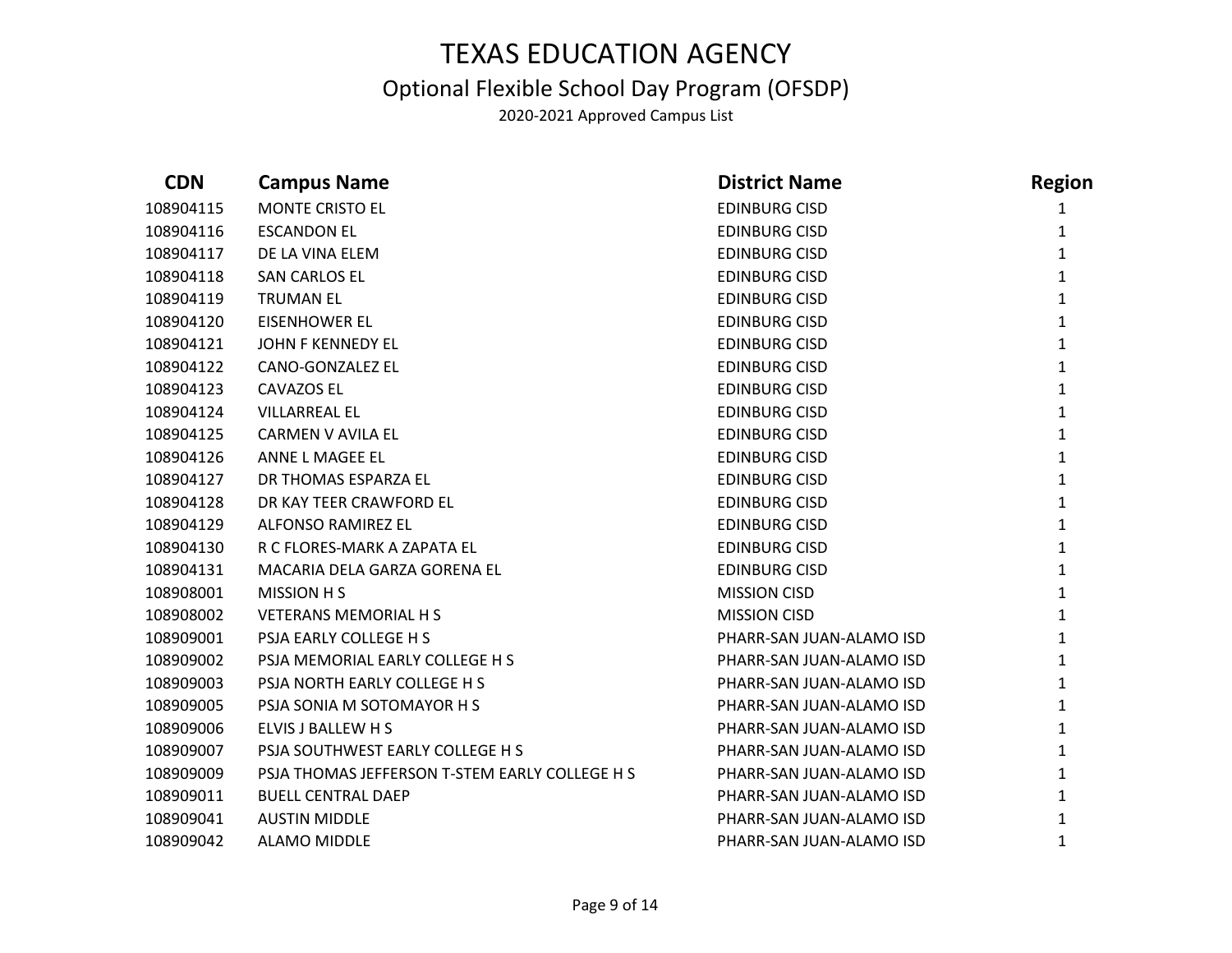## TEXAS EDUCATION AGENCY Optional Flexible School Day Program (OFSDP)

| <b>CDN</b> | <b>Campus Name</b>           | <b>District Name</b>     | <b>Region</b> |
|------------|------------------------------|--------------------------|---------------|
| 108909043  | LYNDON B JOHNSON MIDDLE      | PHARR-SAN JUAN-ALAMO ISD | 1             |
| 108909044  | <b>LIBERTY MIDDLE</b>        | PHARR-SAN JUAN-ALAMO ISD | $\mathbf{1}$  |
| 108909045  | R YZAGUIRRE MIDDLE           | PHARR-SAN JUAN-ALAMO ISD | $\mathbf{1}$  |
| 108909046  | <b>KENNEDY MIDDLE</b>        | PHARR-SAN JUAN-ALAMO ISD | $\mathbf{1}$  |
| 108909047  | JAIME ESCALANTE MIDDLE       | PHARR-SAN JUAN-ALAMO ISD | $\mathbf{1}$  |
| 108909048  | <b>AUDIE MURPHY MIDDLE</b>   | PHARR-SAN JUAN-ALAMO ISD | $\mathbf{1}$  |
| 108909101  | JOHN MCKEEVER EL             | PHARR-SAN JUAN-ALAMO ISD | $\mathbf{1}$  |
| 108909106  | JOHN DOEDYNS EL              | PHARR-SAN JUAN-ALAMO ISD | $\mathbf{1}$  |
| 108909107  | <b>GERALDINE PALMER EL</b>   | PHARR-SAN JUAN-ALAMO ISD | $\mathbf{1}$  |
| 108909108  | <b>HENRY FORD EL</b>         | PHARR-SAN JUAN-ALAMO ISD | $\mathbf{1}$  |
| 108909110  | <b>ZEFERINO FARIAS EL</b>    | PHARR-SAN JUAN-ALAMO ISD | $\mathbf{1}$  |
| 108909112  | ALFRED SORENSEN EL           | PHARR-SAN JUAN-ALAMO ISD | $\mathbf{1}$  |
| 108909113  | AIDA C ESCOBAR EL            | PHARR-SAN JUAN-ALAMO ISD | $\mathbf{1}$  |
| 108909115  | RAUL LONGORIA EL             | PHARR-SAN JUAN-ALAMO ISD | $\mathbf{1}$  |
| 108909116  | DANIEL RAMIREZ EL            | PHARR-SAN JUAN-ALAMO ISD | $\mathbf{1}$  |
| 108909117  | <b>KELLY-PHARR EL</b>        | PHARR-SAN JUAN-ALAMO ISD | $\mathbf{1}$  |
| 108909118  | AMANDA GARZA-PENA EL         | PHARR-SAN JUAN-ALAMO ISD | $\mathbf{1}$  |
| 108909119  | EDITH & ETHEL CARMAN EL      | PHARR-SAN JUAN-ALAMO ISD | $\mathbf{1}$  |
| 108909120  | ARNOLDO CANTU SR EL          | PHARR-SAN JUAN-ALAMO ISD | $\mathbf{1}$  |
| 108909121  | <b>SANTOS LIVAS EL</b>       | PHARR-SAN JUAN-ALAMO ISD | $\mathbf{1}$  |
| 108909122  | DRS REED - MOCK EL           | PHARR-SAN JUAN-ALAMO ISD | $\mathbf{1}$  |
| 108909123  | <b>CESAR CHAVEZ EL</b>       | PHARR-SAN JUAN-ALAMO ISD | $\mathbf{1}$  |
| 108909124  | DR WILLIAM LONG EL           | PHARR-SAN JUAN-ALAMO ISD | $\mathbf{1}$  |
| 108909125  | <b>VIDA N CLOVER EL</b>      | PHARR-SAN JUAN-ALAMO ISD | $\mathbf{1}$  |
| 108909126  | <b>AUGUSTO GUERRA EL</b>     | PHARR-SAN JUAN-ALAMO ISD | $\mathbf{1}$  |
| 108909127  | <b>GRACIELA GARCIA EL</b>    | PHARR-SAN JUAN-ALAMO ISD | $\mathbf{1}$  |
| 108909128  | <b>CARMEN ANAYA EL</b>       | PHARR-SAN JUAN-ALAMO ISD | $\mathbf{1}$  |
| 108909129  | <b>SGT LEONEL TREVINO EL</b> | PHARR-SAN JUAN-ALAMO ISD | 1             |
| 108909130  | ALLEN & WILLIAM ARNOLD EL    | PHARR-SAN JUAN-ALAMO ISD | $\mathbf{1}$  |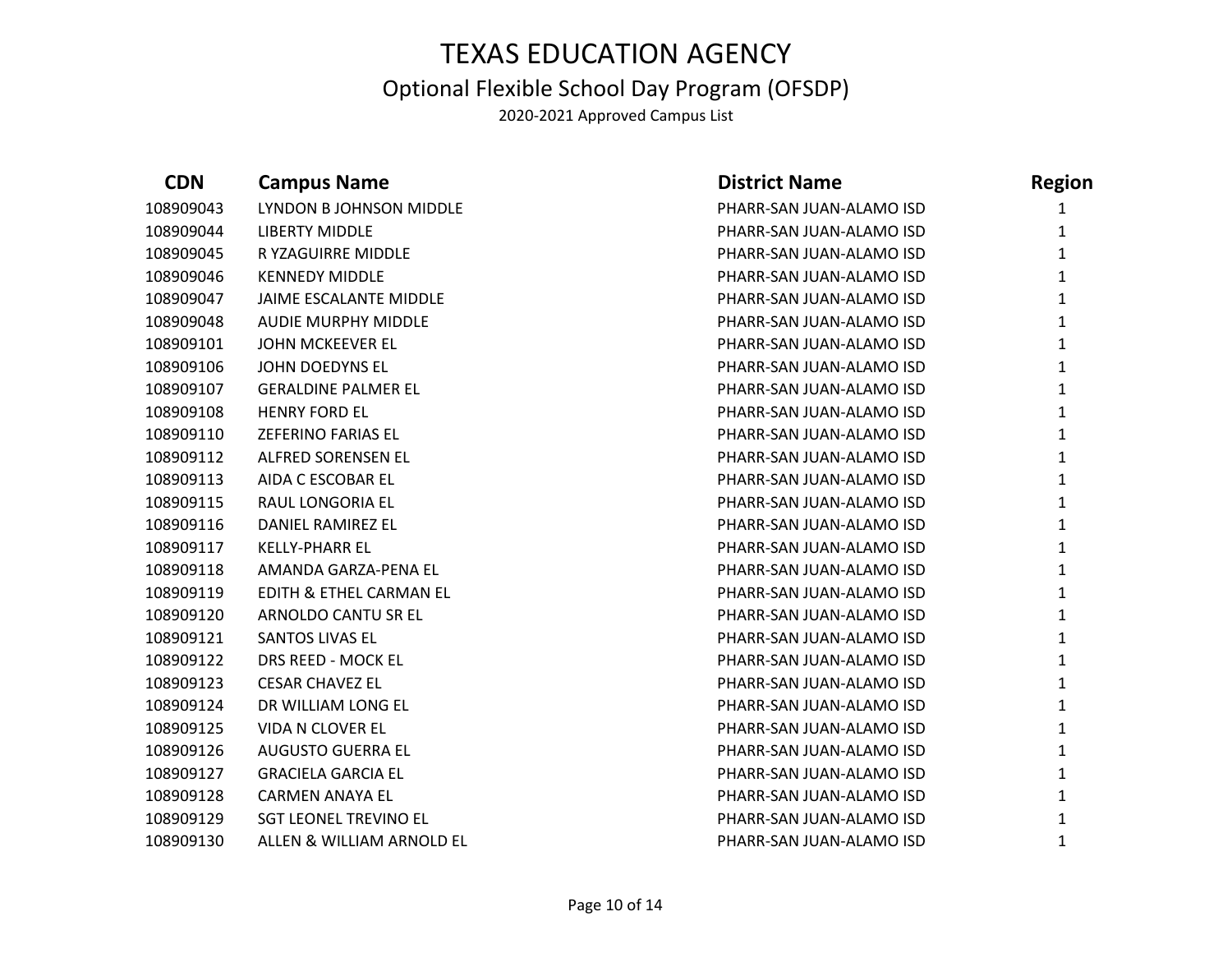### Optional Flexible School Day Program (OFSDP)

| <b>CDN</b> | <b>Campus Name</b>                         | <b>District Name</b>     | <b>Region</b>  |
|------------|--------------------------------------------|--------------------------|----------------|
| 108909134  | <b>MARCIA R GARZA</b>                      | PHARR-SAN JUAN-ALAMO ISD | 1              |
| 108909136  | <b>BERTA S PALACIOS EL</b>                 | PHARR-SAN JUAN-ALAMO ISD | $\mathbf{1}$   |
| 108913001  | WESLACO H S                                | <b>WESLACO ISD</b>       | $\mathbf{1}$   |
| 108913003  | SOUTH PALM GARDENS H S                     | <b>WESLACO ISD</b>       | $\mathbf{1}$   |
| 108913005  | HIDALGO CO J J A E P                       | <b>WESLACO ISD</b>       | $\mathbf{1}$   |
| 108913006  | <b>WESLACO EAST H S</b>                    | <b>WESLACO ISD</b>       | $\mathbf{1}$   |
| 108913009  | WESLACO 21ST CENTURY CTE EARLY COLLEGE H S | <b>WESLACO ISD</b>       | $\mathbf{1}$   |
| 108913041  | <b>MARY HOGE MIDDLE</b>                    | <b>WESLACO ISD</b>       | $\mathbf{1}$   |
| 108913042  | ARMANDO CUELLAR MIDDLE                     | <b>WESLACO ISD</b>       | $\mathbf{1}$   |
| 108913043  | <b>CENTRAL MIDDLE</b>                      | <b>WESLACO ISD</b>       | $\mathbf{1}$   |
| 108913044  | <b>BEATRIZ G GARZA MIDDLE</b>              | <b>WESLACO ISD</b>       | $\mathbf{1}$   |
| 108913103  | <b>SAM HOUSTON EL</b>                      | <b>WESLACO ISD</b>       | $\mathbf{1}$   |
| 108913104  | RODOLFO RUDY SILVA JR EL                   | <b>WESLACO ISD</b>       | $\mathbf{1}$   |
| 108913106  | RAUL A GONZALEZ JR EL                      | <b>WESLACO ISD</b>       | $\mathbf{1}$   |
| 108913109  | DR R E MARGO EL                            | <b>WESLACO ISD</b>       | $\mathbf{1}$   |
| 108913110  | <b>AIRPORT EL</b>                          | <b>WESLACO ISD</b>       | $\mathbf{1}$   |
| 108913111  | <b>MEMORIAL EL</b>                         | <b>WESLACO ISD</b>       | $\mathbf{1}$   |
| 108913112  | <b>NORTH BRIDGE EL</b>                     | <b>WESLACO ISD</b>       | $\mathbf{1}$   |
| 108913113  | A N RICO EL                                | <b>WESLACO ISD</b>       | $\mathbf{1}$   |
| 108913114  | <b>CLECKLER/HEALD EL</b>                   | <b>WESLACO ISD</b>       | $\mathbf{1}$   |
| 108913117  | PFC MARIO YBARRA EL                        | <b>WESLACO ISD</b>       | $\mathbf{1}$   |
| 125901001  | ALICE H S                                  | <b>ALICE ISD</b>         | $\overline{2}$ |
| 126902001  | <b>BURLESON H S</b>                        | <b>BURLESON ISD</b>      | 11             |
| 126902003  | <b>CROSSROADS H S</b>                      | <b>BURLESON ISD</b>      | 11             |
| 126902006  | <b>BURLESON CENTENNIAL H S</b>             | <b>BURLESON ISD</b>      | 11             |
| 126902007  | <b>BURLESON COLLEGIATE H S</b>             | <b>BURLESON ISD</b>      | 11             |
| 126902008  | <b>REALM</b>                               | <b>BURLESON ISD</b>      | 11             |
| 128901001  | <b>KARNES CITY H S</b>                     | <b>KARNES CITY ISD</b>   | 3              |
| 130901001  | <b>BOERNE H S</b>                          | <b>BOERNE ISD</b>        | 20             |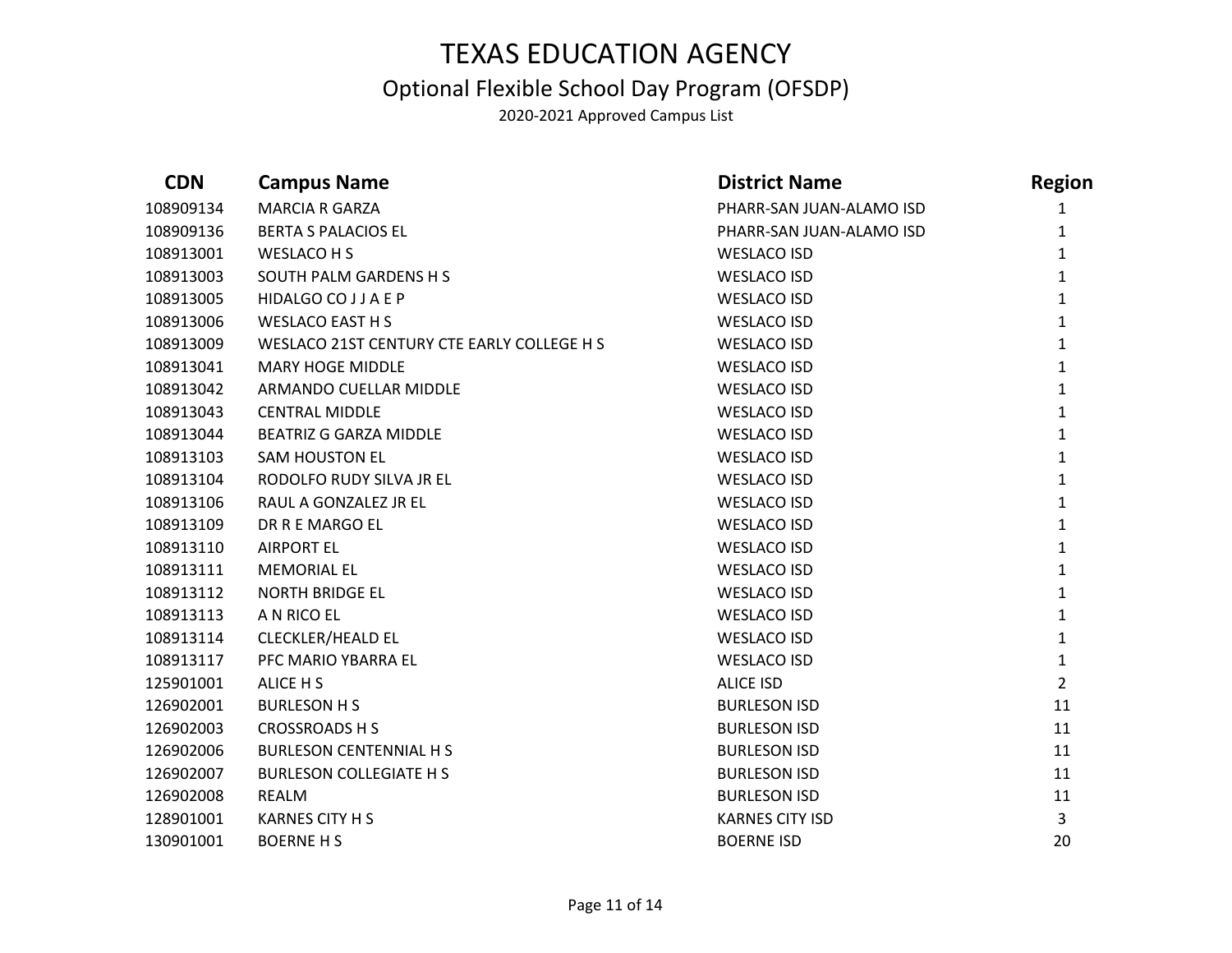### Optional Flexible School Day Program (OFSDP)

| <b>CDN</b> | <b>Campus Name</b>                                | <b>District Name</b>      | <b>Region</b>  |
|------------|---------------------------------------------------|---------------------------|----------------|
| 130901002  | <b>BOERNE - SAMUEL V CHAMPION H S</b>             | <b>BOERNE ISD</b>         | 20             |
| 130901203  | <b>BOERNE ALTER SCH</b>                           | <b>BOERNE ISD</b>         | 20             |
| 142901001  | <b>COTULLA H S</b>                                | <b>COTULLA ISD</b>        | 20             |
| 150901001  | <b>LLANO H S</b>                                  | <b>LLANO ISD</b>          | 13             |
| 152903001  | <b>SLATON H S</b>                                 | <b>SLATON ISD</b>         | 17             |
| 161906002  | LA VEGA H S                                       | LA VEGA ISD               | 12             |
| 165901002  | LEE H S                                           | MIDLAND ISD               | 18             |
| 165901003  | MIDLAND H S                                       | MIDLAND ISD               | 18             |
| 165901004  | VIOLA M COLEMAN H S                               | MIDLAND ISD               | 18             |
| 165901006  | EARLY COLLEGE H S AT MIDLAND COLLEGE              | MIDLAND ISD               | 18             |
| 165901030  | MIDLAND ALTERNATIVE PROGRAM                       | MIDLAND ISD               | 18             |
| 165901042  | LEE FRESHMAN H S                                  | MIDLAND ISD               | 18             |
| 165901044  | MIDLAND FRESHMAN H S                              | MIDLAND ISD               | 18             |
| 170907001  | <b>SPLENDORA H S</b>                              | SPLENDORA ISD             | 6              |
| 178904001  | CARROLL H S                                       | <b>CORPUS CHRISTI ISD</b> | $\overline{2}$ |
| 178904002  | KING H S                                          | <b>CORPUS CHRISTI ISD</b> | $\overline{2}$ |
| 178904003  | ROY MILLER H S AND METRO SCHOOL OF DESIGN         | <b>CORPUS CHRISTI ISD</b> | $\overline{2}$ |
| 178904004  | MOODY H S                                         | <b>CORPUS CHRISTI ISD</b> | $\overline{2}$ |
| 178904005  | RAY H S                                           | <b>CORPUS CHRISTI ISD</b> | $\overline{2}$ |
| 178904008  | <b>COLLEGIATE H S</b>                             | <b>CORPUS CHRISTI ISD</b> | $\overline{2}$ |
| 178904009  | COLES H S AND EDUCATIONAL CENTER                  | <b>CORPUS CHRISTI ISD</b> | $\overline{2}$ |
| 178904014  | HAROLD T BRANCH ACADEMY FOR CAREER & TECHNICAL ED | <b>CORPUS CHRISTI ISD</b> | $\overline{2}$ |
| 178904015  | <b>VETERANS MEMORIAL H S</b>                      | <b>CORPUS CHRISTI ISD</b> | $\overline{2}$ |
| 182903001  | MINERAL WELLS H S                                 | MINERAL WELLS ISD         | 11             |
| 182903002  | MINERAL WELLS ACADEMY                             | MINERAL WELLS ISD         | 11             |
| 184902001  | <b>SPRINGTOWN H S</b>                             | <b>SPRINGTOWN ISD</b>     | 11             |
| 184903001  | <b>WEATHERFORD H S</b>                            | <b>WEATHERFORD ISD</b>    | 11             |
| 199901002  | ROCKWALL QUEST ACADEMY                            | ROCKWALL ISD              | 10             |
| 204904001  | SHEPHERD H S                                      | SHEPHERD ISD              | 6              |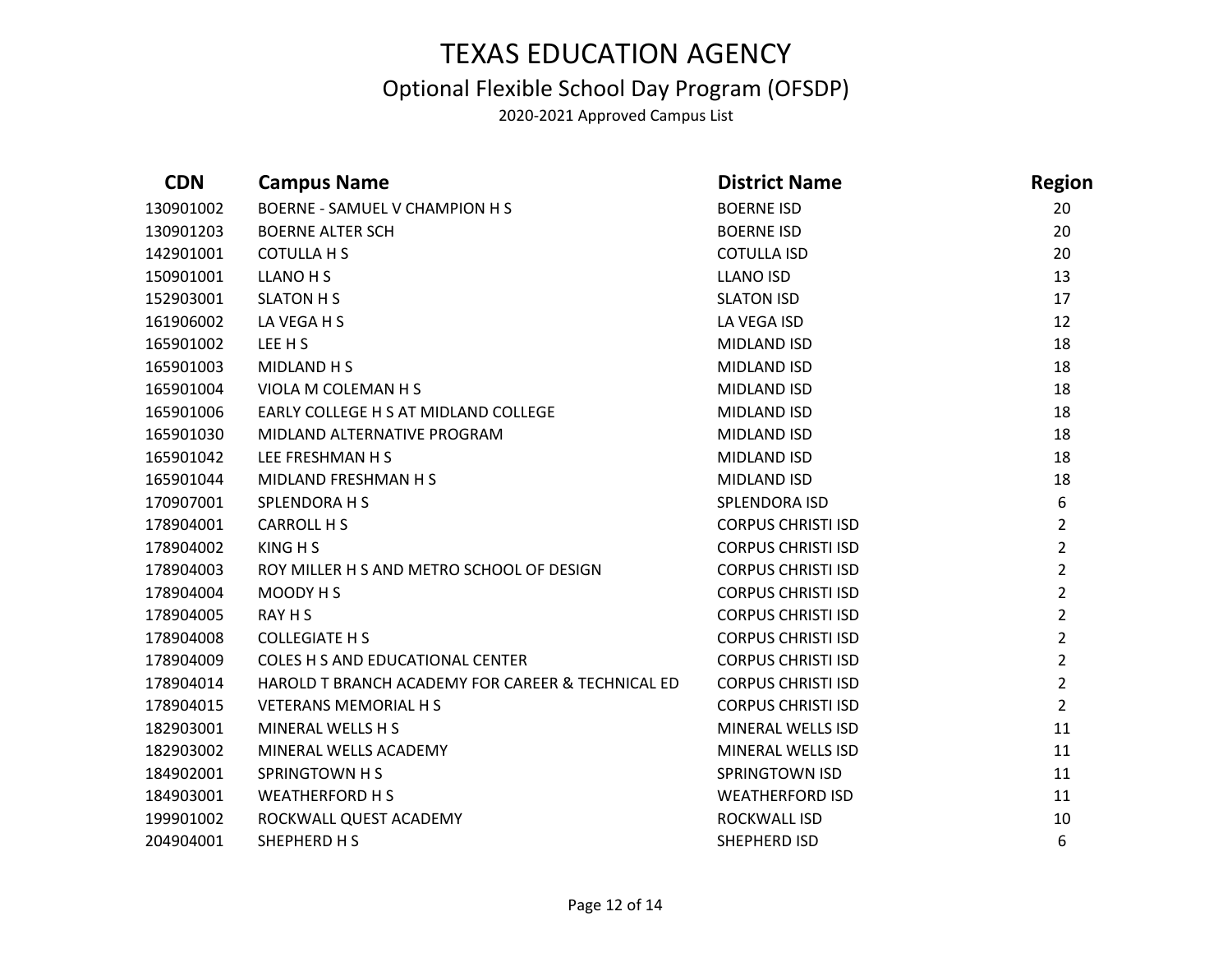### Optional Flexible School Day Program (OFSDP)

| <b>CDN</b> | <b>Campus Name</b>                                 | <b>District Name</b>             | <b>Region</b>  |
|------------|----------------------------------------------------|----------------------------------|----------------|
| 204904041  | <b>SHEPHERD MIDDLE</b>                             | SHEPHERD ISD                     | 6              |
| 204904101  | <b>SHEPHERD PRI</b>                                | SHEPHERD ISD                     | 6              |
| 204904102  | SHEPHERD INT                                       | SHEPHERD ISD                     | 6              |
| 205901001  | <b>ARANSAS PASS H S</b>                            | <b>ARANSAS PASS ISD</b>          | $\overline{2}$ |
| 212903001  | <b>LINDALE H S</b>                                 | LINDALE ISD                      | $\overline{7}$ |
| 220901001  | <b>ARLINGTON HS</b>                                | <b>ARLINGTON ISD</b>             | 11             |
| 220901002  | SAM HOUSTON H S                                    | <b>ARLINGTON ISD</b>             | 11             |
| 220901003  | LAMAR H S                                          | <b>ARLINGTON ISD</b>             | 11             |
| 220901004  | <b>BOWIE H S</b>                                   | <b>ARLINGTON ISD</b>             | 11             |
| 220901005  | <b>MARTIN H S</b>                                  | <b>ARLINGTON ISD</b>             | 11             |
| 220901006  | <b>VENTURE ALTER H S</b>                           | <b>ARLINGTON ISD</b>             | 11             |
| 220901008  | <b>NEWCOMER CENTER</b>                             | <b>ARLINGTON ISD</b>             | 11             |
| 220901009  | <b>SEGUIN H S</b>                                  | <b>ARLINGTON ISD</b>             | 11             |
| 220901011  | ARLINGTON COLLEGIATE H S                           | <b>ARLINGTON ISD</b>             | 11             |
| 220905005  | DUNBAR H S                                         | <b>FORT WORTH ISD</b>            | 11             |
| 220905016  | O D WYATT H S                                      | FORT WORTH ISD                   | 11             |
| 220905082  | TEXAS ACADEMY OF BIOMEDICAL                        | <b>FORT WORTH ISD</b>            | 11             |
| 220905085  | MARINE CREEK COLLEGIATE H S                        | <b>FORT WORTH ISD</b>            | 11             |
| 220905086  | TARRANT CO COLLEGE SOUTH/FORT WORTH COLLEGIATE H S | <b>FORT WORTH ISD</b>            | 11             |
| 220906001  | <b>GRAPEVINE H S</b>                               | <b>GRAPEVINE-COLLEYVILLE ISD</b> | 11             |
| 220906004  | <b>COLLEYVILLE HERITAGE H S</b>                    | <b>GRAPEVINE-COLLEYVILLE ISD</b> | 11             |
| 220906006  | THE BRIDGES ACAD ALTER                             | <b>GRAPEVINE-COLLEYVILLE ISD</b> | 11             |
| 220906008  | GRAPEVINE-COLLEYVILLE COLLEGIATE ACADEMY AT TCC NE | <b>GRAPEVINE-COLLEYVILLE ISD</b> | 11             |
| 220906041  | <b>GRAPEVINE MIDDLE</b>                            | <b>GRAPEVINE-COLLEYVILLE ISD</b> | 11             |
| 220906042  | <b>COLLEYVILLE MIDDLE</b>                          | <b>GRAPEVINE-COLLEYVILLE ISD</b> | 11             |
| 220906043  | <b>HERITAGE MIDDLE</b>                             | <b>GRAPEVINE-COLLEYVILLE ISD</b> | 11             |
| 220906044  | <b>CROSS TIMBERS MIDDLE</b>                        | <b>GRAPEVINE-COLLEYVILLE ISD</b> | 11             |
| 220912001  | <b>CROWLEY H S</b>                                 | <b>CROWLEY ISD</b>               | 11             |
| 220912002  | <b>NORTH CROWLEY H S</b>                           | <b>CROWLEY ISD</b>               | 11             |